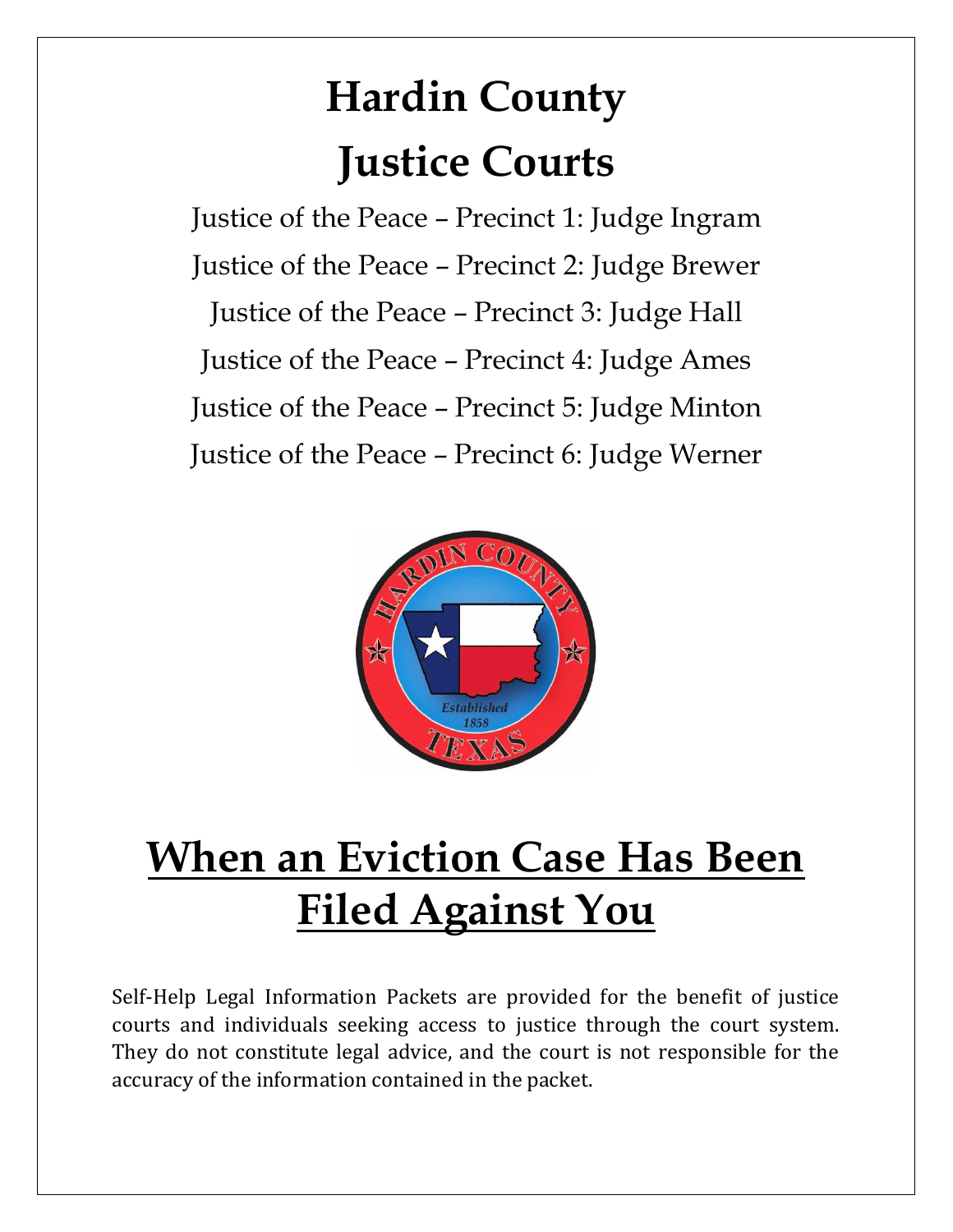## **What is an Eviction Case?**

An **eviction case** is filed whenever a person or company is trying to recover possession of real property (like land, a house, or an apartment building) from someone else. Usually, it is a landlord filing against a tenant. The person or company filing the case is called the **plaintiff** and the person or company they file against is called the **defendant**.

### **I Got Served with a Notice to Vacate, Now What?**

The first step in the eviction process is for the landlord to give you a notice to vacate. If you do not leave the premises (including removing your personal property) by that date, the landlord can file an eviction suit against you.

The notice to vacate may be delivered to you by:

- 1) Handing it to you personally,
- 2) Mailing it to the premises, addressed to you, or
- 3) Posting it on the **inside** of your front door.

If they cannot post it on the inside of the front door due to a dangerous animal or deadbolt-type device, or because they fear personal harm will come to them or any other person, they may post it on the outside of the front door, in an envelope that has your name, address, and the words "IMPORTANT DOCUMENT" on it. They must also mail it to you the same day.

If you broke the conditions of your lease (for example, by not paying rent or by having a pet when the lease does not allow pets), and have no legal reason for doing so, it will likely be best to vacate the property once you get the notice to vacate. If you do not, the landlord can get an eviction judgment against you. This judgment might include any rent that is due, plus the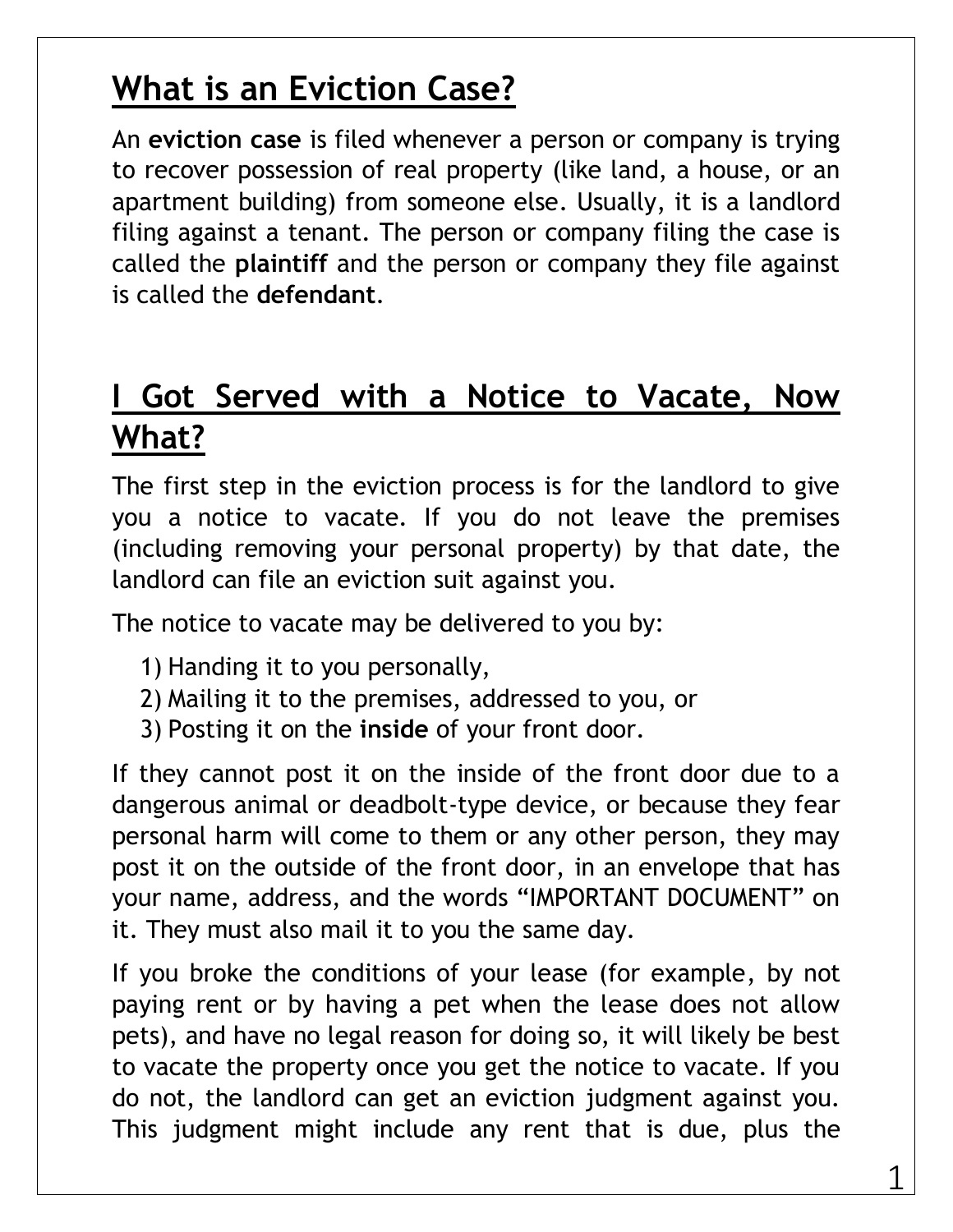landlord's court costs and attorney's fees. Having an eviction judgment against you may make it more difficult for you to rent property in the future.

## **I Got Served with a Citation, Now What?**

If you do not vacate the property and the landlord files an eviction, the next thing that will happen is you will receive a **citation**, issued by the court, which tells you that you are being sued. The **petition** was created by the plaintiff and will provide details of why the plaintiff is evicting you, and how much back rent, if any, they are suing for.

If the petition isn't clear regarding what the plaintiff thinks you did wrong or what they want, you can file a **motion** with the court asking for them to clarify. A motion is a request for the court to do something. This is done by putting your request in writing and sending it to the court and to the plaintiff.

The citation may contain your trial date, which will be between 10 and 21 days from the day the landlord filed the case. If it does not contain your trial date, contact the court to find out when it is. If you need more time for trial or have a conflict with the date that the trial is scheduled, you can file a motion (request) for **postponement**, also called a **continuance**. You should explain in writing why you need the postponement. In eviction cases, the case can't be postponed for more than 7 days unless both sides agree in writing.

**Do not** just decide not to show up on your trial date! That likely will result in the landlord getting a judgment removing you from the property. If you cannot appear on that date and do not get a postponement, try to send someone else to appear for you with any information or documents to present on your behalf.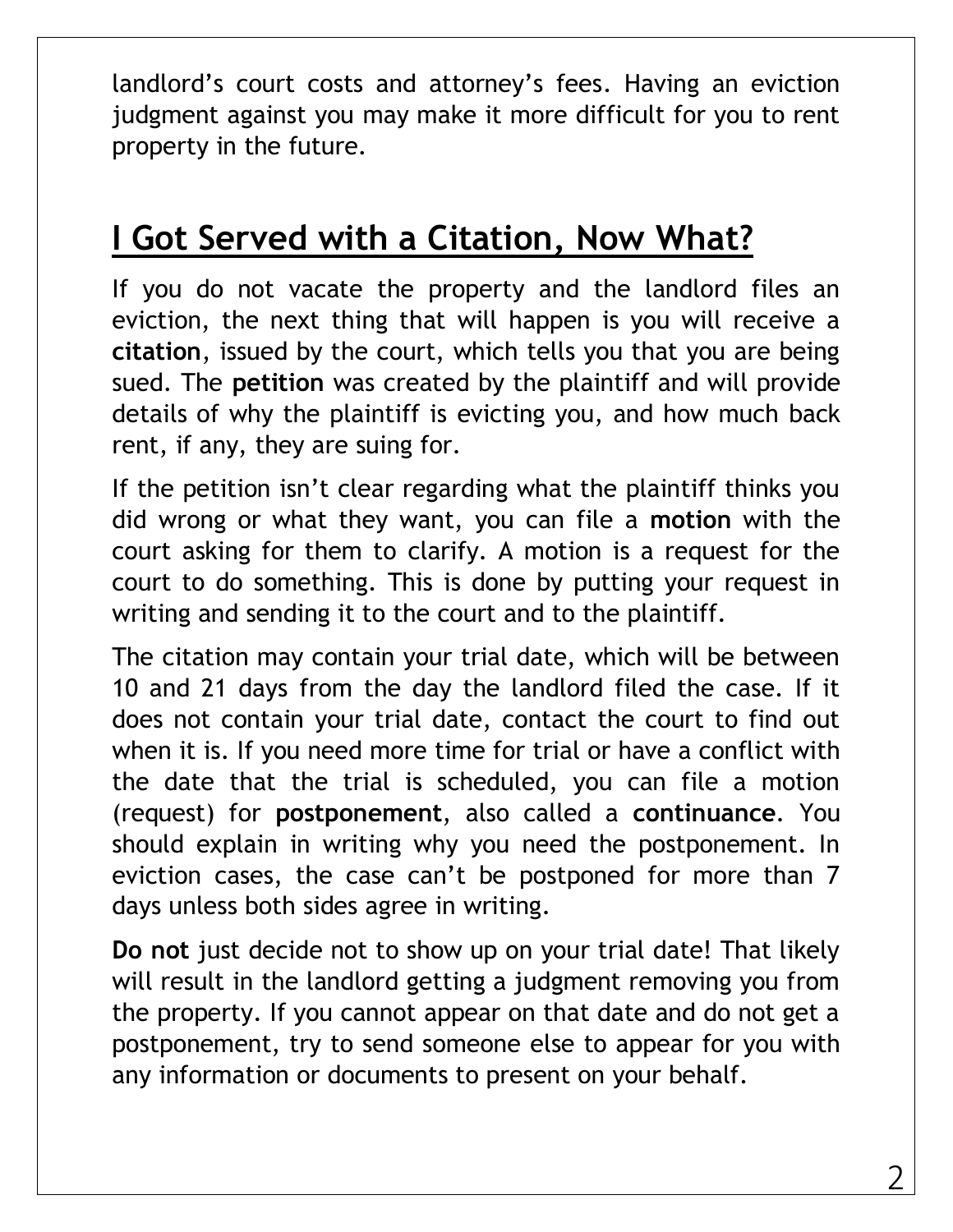## **Do I Need a Lawyer?**

While you are allowed to have a lawyer in an eviction case, the rules and procedures are designed to be simple and straightforward, allowing people to seek justice without needing to hire a lawyer.

If you do not have a lawyer, the judge may allow you to be assisted or represented in court by a family member or other person. This person can help you understand the proceedings and advise you on what to do or say.

The court is required to make the Rules of Civil Procedure available to you at no cost. Rule 510 specifically applies to Eviction Cases and Rules 500-507 are the rules that generally apply to justice court.

The court is **not** allowed to give you advice on whether you will win a case or not, what to say in court, or what steps you should take to win your case or avoid paying a judgment.

Questions the court **can** answer for you are questions like "What do I need to do to have a jury trial?" or "How many days do I have to file an appeal?"

Questions the court **cannot** answer for you are questions like "Should I just move out instead of going to court?" or "Is it a good idea to get a jury for this case?" or "Am I going to win?"

If, after reviewing these materials and the rules for eviction cases, you still are not sure what to do, it may be best to consult an attorney.

#### **How Do I Send Paperwork to the Plaintiff?**

Any paperwork such as motions, requests for a hearing, appeals, etc., must be sent to the plaintiff as well as to the court. You can send those papers to the plaintiff by: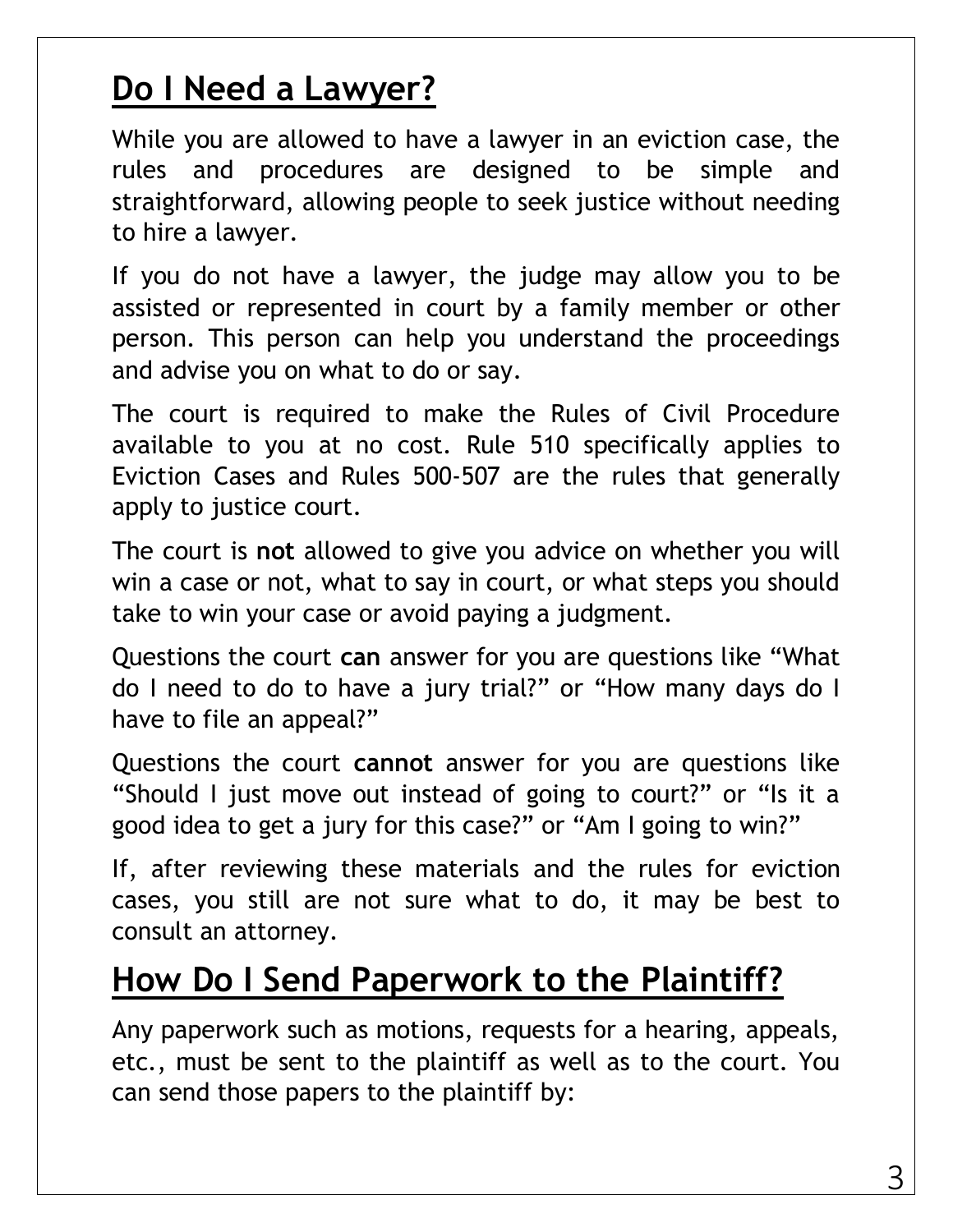- 1) delivering it to them in person,
- 2) mailing it to them using certified or registered mail,
- 3) using a delivery service such as FedEx or UPS,
- 4) faxing it to them, or
- 5) sending it by email if the plaintiff provided their email address for document delivery and agreed to email service in writing.

On the copy you give to the court, you must write down how and when the paperwork was delivered to the plaintiff.

The plaintiff's contact information will be available in the petition they filed, which was attached to the citation that you received.

**IMPORTANT** - Make sure to keep your address updated with the court and the other party so that you will receive any paperwork or notices sent to you.

## **What if the Plaintiff Owes Me Money?**

When the defendant files a claim with the court stating the plaintiff owes money to the defendant, that is called a counterclaim. Counterclaims are not allowed in eviction cases. If you feel that the plaintiff owes you money, such as a security deposit, you would need to file a separate small claims case. For more information see the information packed on Filing a Small Claims Case.

## **Can I Have a Jury Trial?**

Yes. Either side in an eviction case may request a jury trial. You must make a request in writing to the court at least 3 days before the date set for trial and pay a jury fee of \$22.

If no one requests a jury, the trial will be heard by only the judge, which is called a bench trial.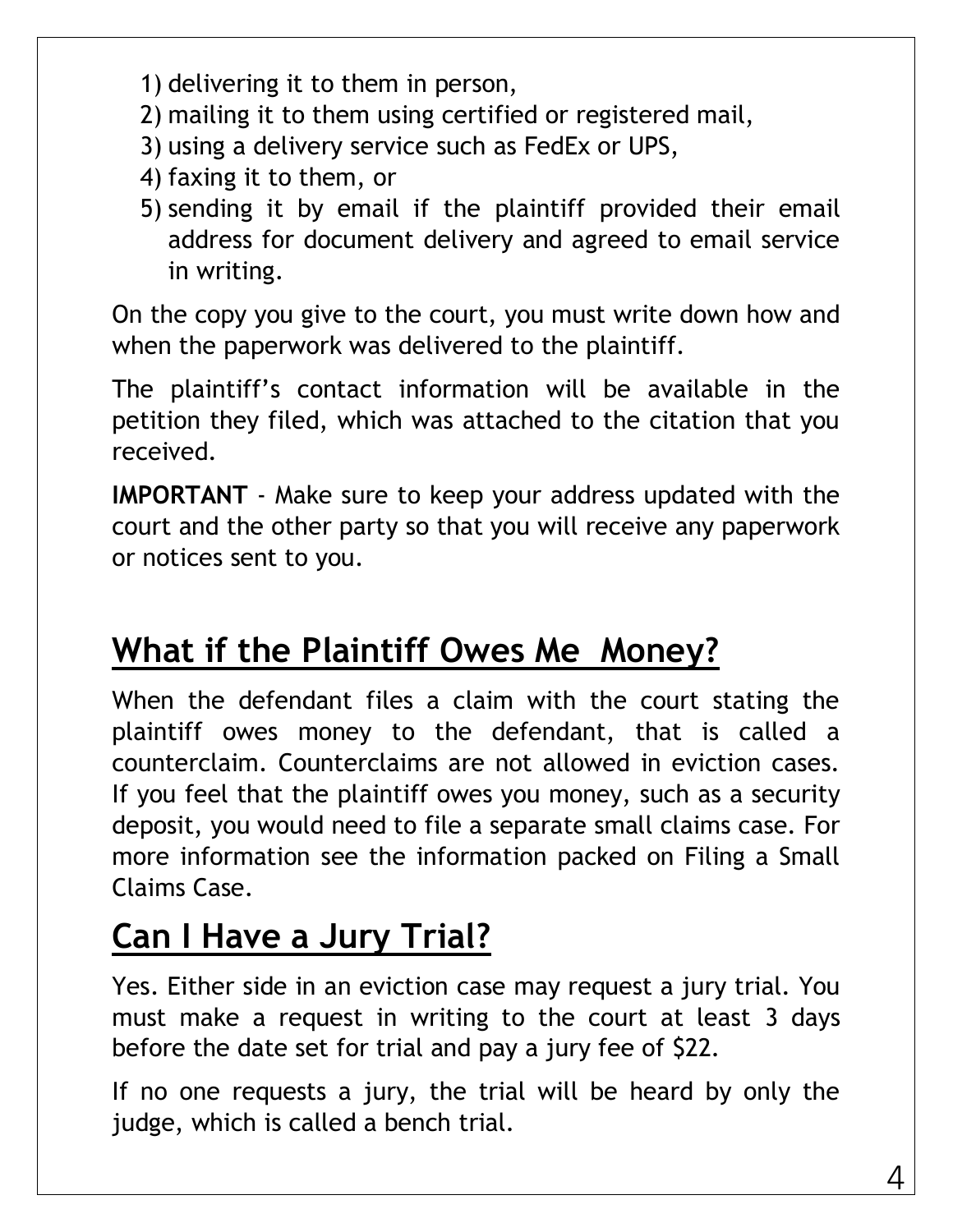## **What if the Plaintiff and I Make an Agreement?**

If the case goes to trial, usually there will be a "winner" and a "loser," resulting in someone being happy and someone being unhappy. To reduce that risk, parties will often come to a **settlement**, or an agreement on how to resolve the case. If you reach a new agreement with the plaintiff allowing you to remain in the property, continue to appear at all court dates until you receive a notice that the case has been dismissed.

## **What Happens at the Trial?**

**Be sure to bring all of your witnesses and documents with you on your trial date!** If the trial is a jury trial, the first step will be jury selection, which is formally called **voir dire**.

Then, the plaintiff will be able to give an opening statement if they wish, where they explain to the judge and jury what they feel the case is about. You can respond with your own opening statement, you can wait to give one until after the plaintiff has given all of their information, or you can decide not to give one.

Next, the plaintiff will call any witnesses they may have, and ask them questions so that they can **testify**, or tell their story, to the judge or jury. You get to ask questions of any witnesses they call, which is called **cross-examination**. You may ask the witnesses questions that relate to the facts of the case but must remain calm, polite, and respectful of the court process, even if you disagree with what the witness says.

Once the plaintiff has presented all of their witnesses and evidence, they will rest, which means they are done. It is now your turn, and you can call any witnesses you have. You can also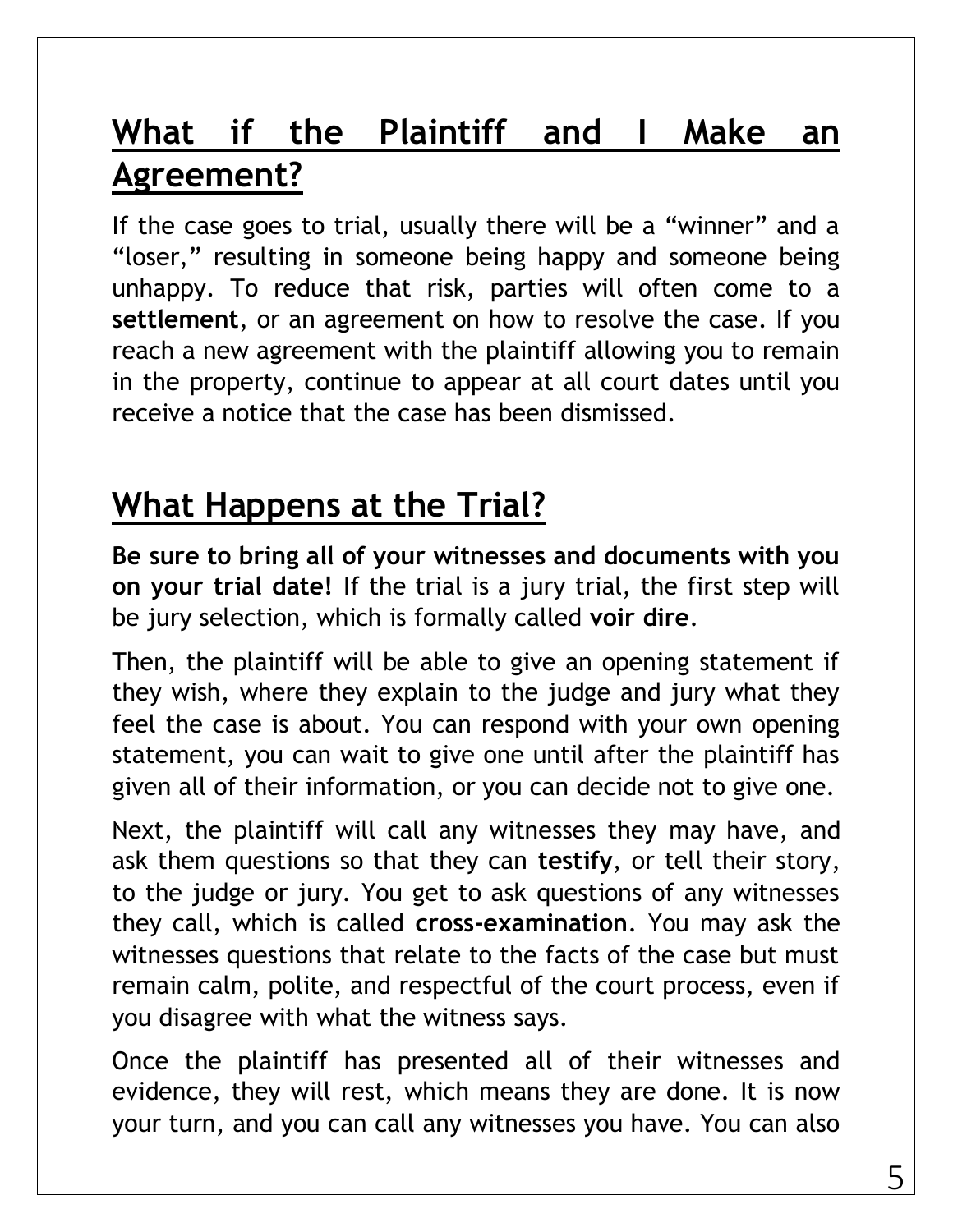testify yourself and show any evidence you may have (such as documents, contracts, cancelled checks, receipts, etc.).

Finally, each side can make a final statement, called a **closing argument**, where you explain why you think you should win the case.

After that, the decision will be made by the jury if there is one, or by the judge if there is no jury. The decision will be announced in open court, and a written **judgment** will be made available.

## **What if I Don't Appear for Trial?**

If you don't appear at trial, the information in the plaintiff's sworn petition will be taken as the truth. If they provided enough information in your petition, they will be awarded a default judgment.

## **What Happens if I Lose My Eviction Case?**

If the judgment is in favor of the plaintiff, they will be able to remove you from the property. If you wish, you can file an **appeal**, which is a request for the county court to hear the eviction case over again. You can file an appeal within 5 days of the judgment. The 5 days include weekends and holidays. If the fifth day is a weekend, holiday, or day the court closes before 5 P.M., you have until the next business day to file your appeal.

To appeal, you will have to file either:

1) An **appeal bond** (promise from another person, called a **surety**, to pay the bond amount to the plaintiff if you don't pursue the appeal) in an amount set by the court;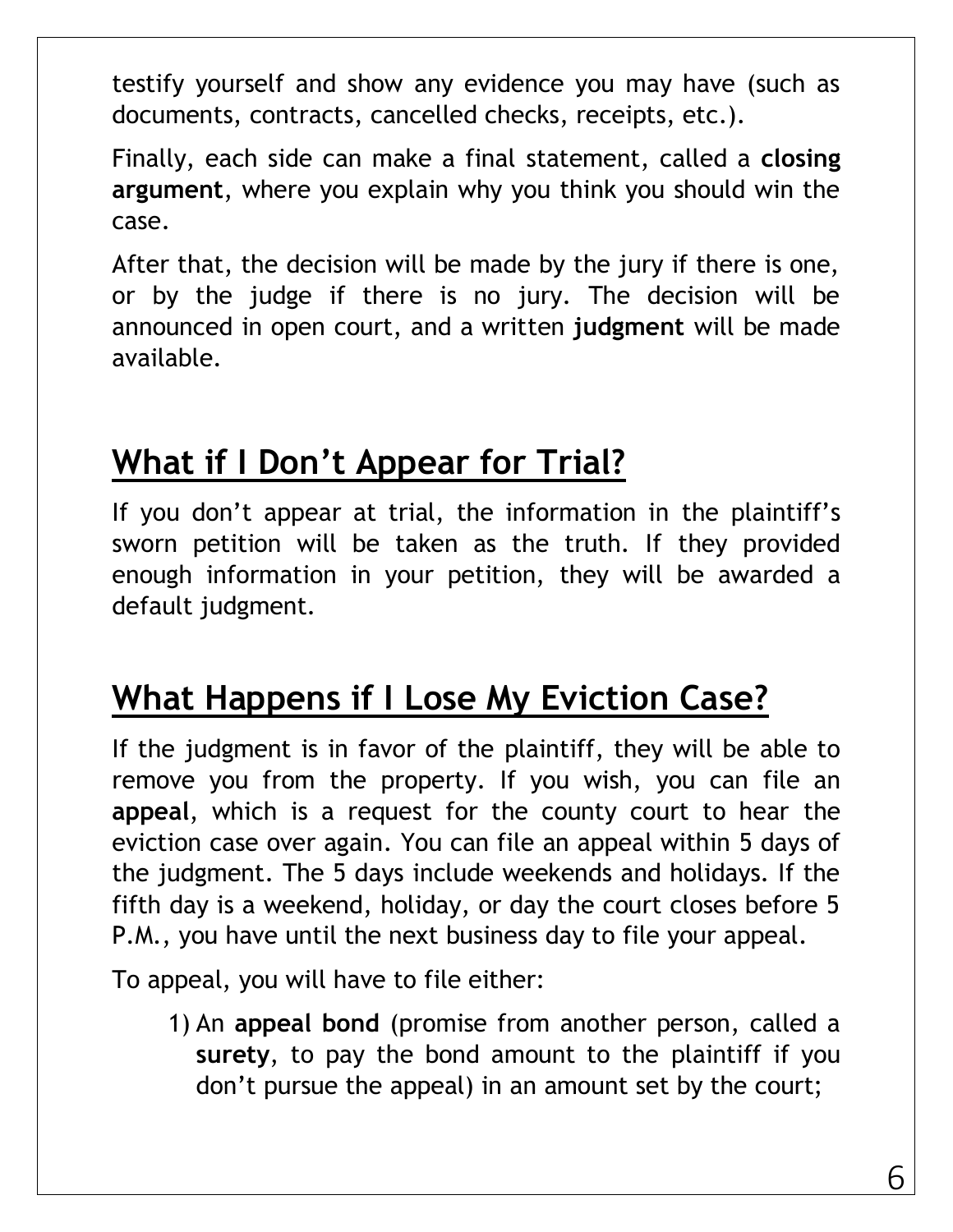- 2) A cash deposit in an amount set by the court, which may be awarded to the plaintiff if you don't pursue the appeal; or
- 3) A Statement of Inability to Afford Payment of Court Costs if you cannot afford an appeal bond or cash deposit.

If you appeal with an appeal bond or a cash deposit, you must send notice of the appeal to the plaintiff within five days of filing it with the court.

If you lose an eviction case based on not paying rent, and you appeal with an appeal bond or a Statement of Inability, you will be ordered to pay one month's rent to the court within 5 days. If you fail to do so, your appeal will still be heard by the county court, but the plaintiff can have you removed from the property immediately, or at any time before your case can be heard by the county court. If that happens, and then the county court rules in your favor, you will be placed back in possession of the premises.

Once your appeal is filed with the county court, you will be required to pay the filing fee or file a Statement of Inability to Afford Payment of Court Costs with the county court.

#### **What If I Don't File an Appeal?**

If you do not appeal within the 5 day time period, and don't leave the property, the plaintiff can come to the court and get a **writ of possession**, which is an order for you and your property to be removed from the premises. If a writ is issued, a 24-hour notice will be posted on the door, and if the property isn't vacated in that 24-hour period, the constable will come out and supervise the removal of you and your property.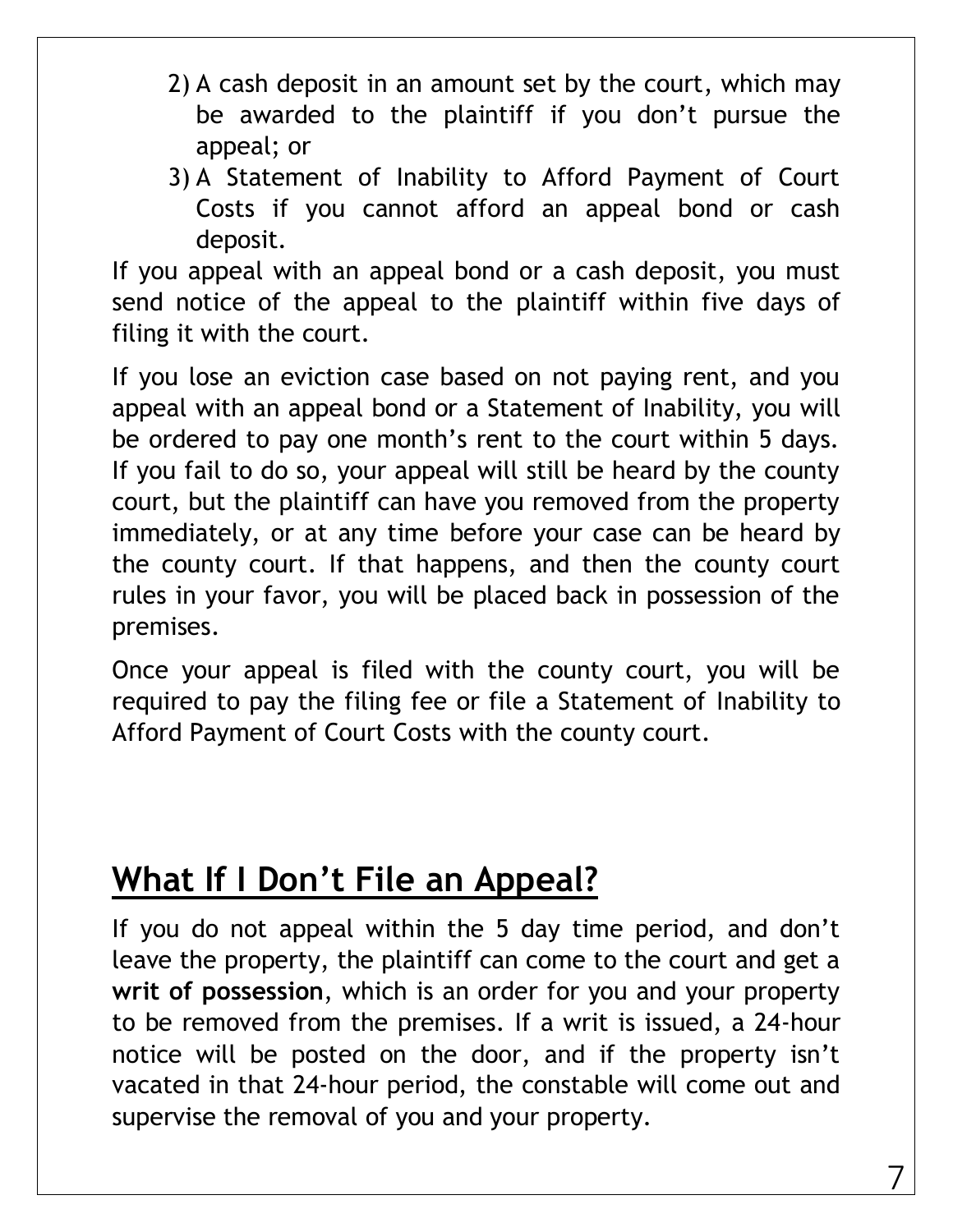If the plaintiff gets a judgment against you for money (such as back rent, court costs, or attorney's fees), they may seek to enforce the judgment against you. Below is a brief description of some of the tools that the plaintiff can use against you to enforce a monetary judgment.

**Post-Judgment Discovery**: The plaintiff can send questions that you must answer describing what assets you may have that could be used to satisfy a judgment. You will get at least 30 days to respond to these discovery requests, either by providing the requested information or by making an objection with the court. If you object, the court will hold a hearing to decide if you have to provide the information.

**Abstract of Judgment**: If you own real property (land), the plaintiff can get an abstract of judgment from the court that issued the judgment and file it with the county clerk in the county or counties where you own the property. This puts a **lien** on the property in the plaintiff's name, which means if you sell the property, they could get the proceeds to satisfy the judgment.

**Writ of Execution**: This is an order for the constable to go out and seize your personal property and sell it to satisfy the judgment. **IMPORTANT** – many items of personal property are **exempt**, meaning it is not legal for the constable to seize them and sell them. The plaintiff generally must wait at least 30 days after judgment before getting a writ of execution.

**Writ of Garnishment**: If a third party, such as a bank, has assets that belong to you, the plaintiff can get a writ of garnishment to order that them to be given to the plaintiff to pay the judgment.

## **What Happens if I Win My Eviction Case?**